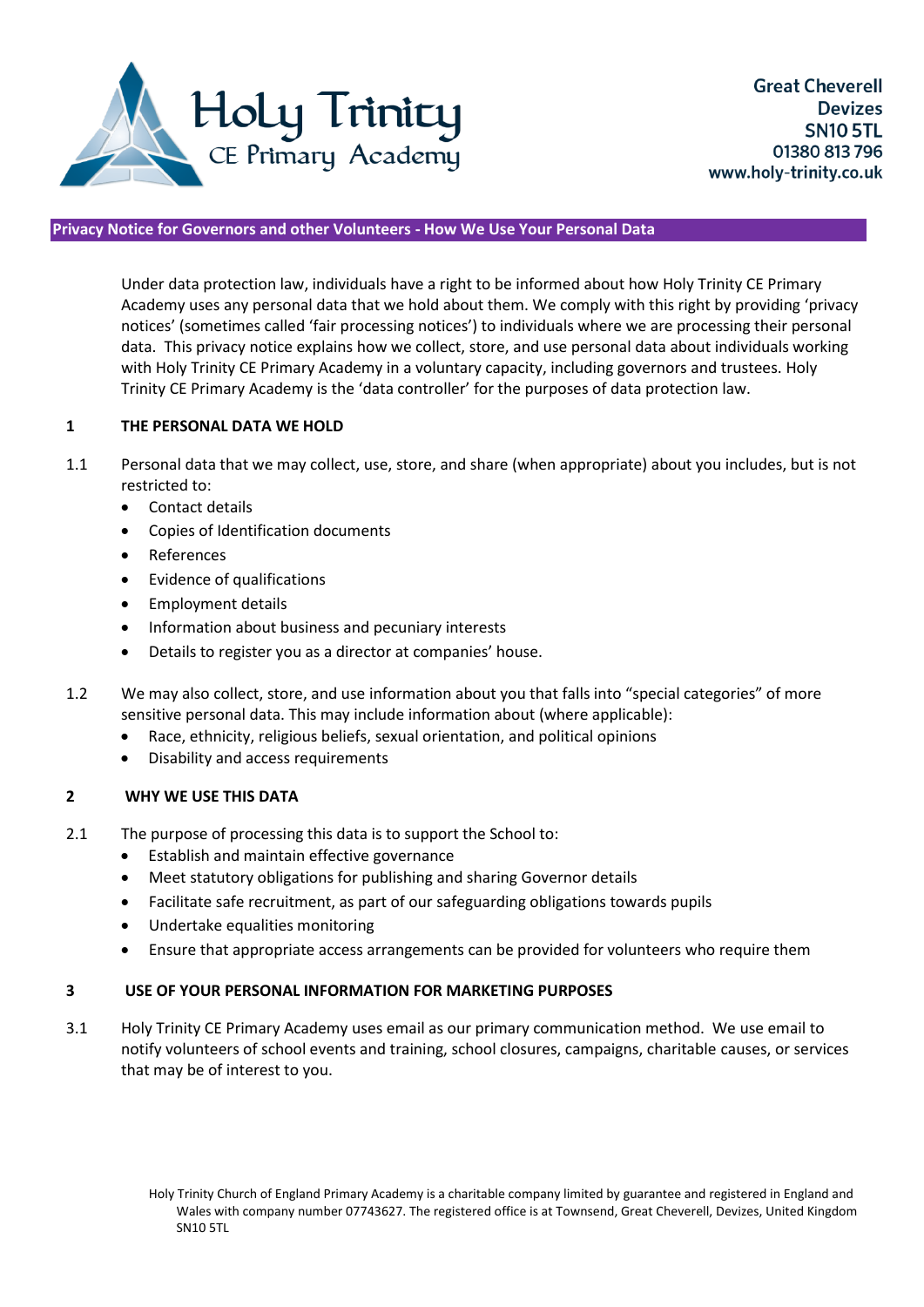3.2 Where you have given us consent to do so, Holy Trinity CE Primary Academy will contact you via email or text. You can withdraw consent or 'opt out' of receiving these emails by contacting the school office.

# **4 OUR LAWFUL BASIS FOR USING THIS DATA**

- 4.1 We only collect and use personal information about you when the law allows us to. Most commonly, we use it where we need to:
	- Comply with a legal obligation
	- Carry out a task in the public interest
	- To complete a contract that we have entered with you.
- 4.2 Less commonly, we may also use personal information about you where:
	- You have given us consent to use it in a certain way
	- We need to protect your vital interests (or someone else's interests)
	- We have legitimate interests in processing the data
- 4.3 Where you have provided us with consent to use your data, you may withdraw this consent at any time. We will make this clear when requesting your consent and explain how you go about withdrawing consent if you wish to do so. Some of the reasons listed above for collecting and using personal information about you overlap, and there may be several grounds which justify our use of your data.

#### **5 COLLECTING THIS INFORMATION**

- 5.1 While most of the information we collect from you is mandatory, there is some information that you can choose whether to provide to us.
- 5.2 Whenever we seek to collect information from you, we make it clear whether you must provide this information (and if so, what the possible consequences are of not complying), or whether you have a choice.

#### **6 HOW WE STORE THIS DATA**

- 6.1 We maintain a file to store personal information about all volunteers. The information contained in this file is kept secure and is only used for purposes directly relevant to your work with the School. Personal data is stored in accordance with the UK GDPR and our Data Protection Policy.
- 6.2 In accordance with the UK GDPR, the school does not store personal data indefinitely. When your relationship with Holy Trinity CE Primary Academy has ended, we will retain and dispose of your personal information in accordance with our Records Retention Policy.

### **7 DATA SHARING**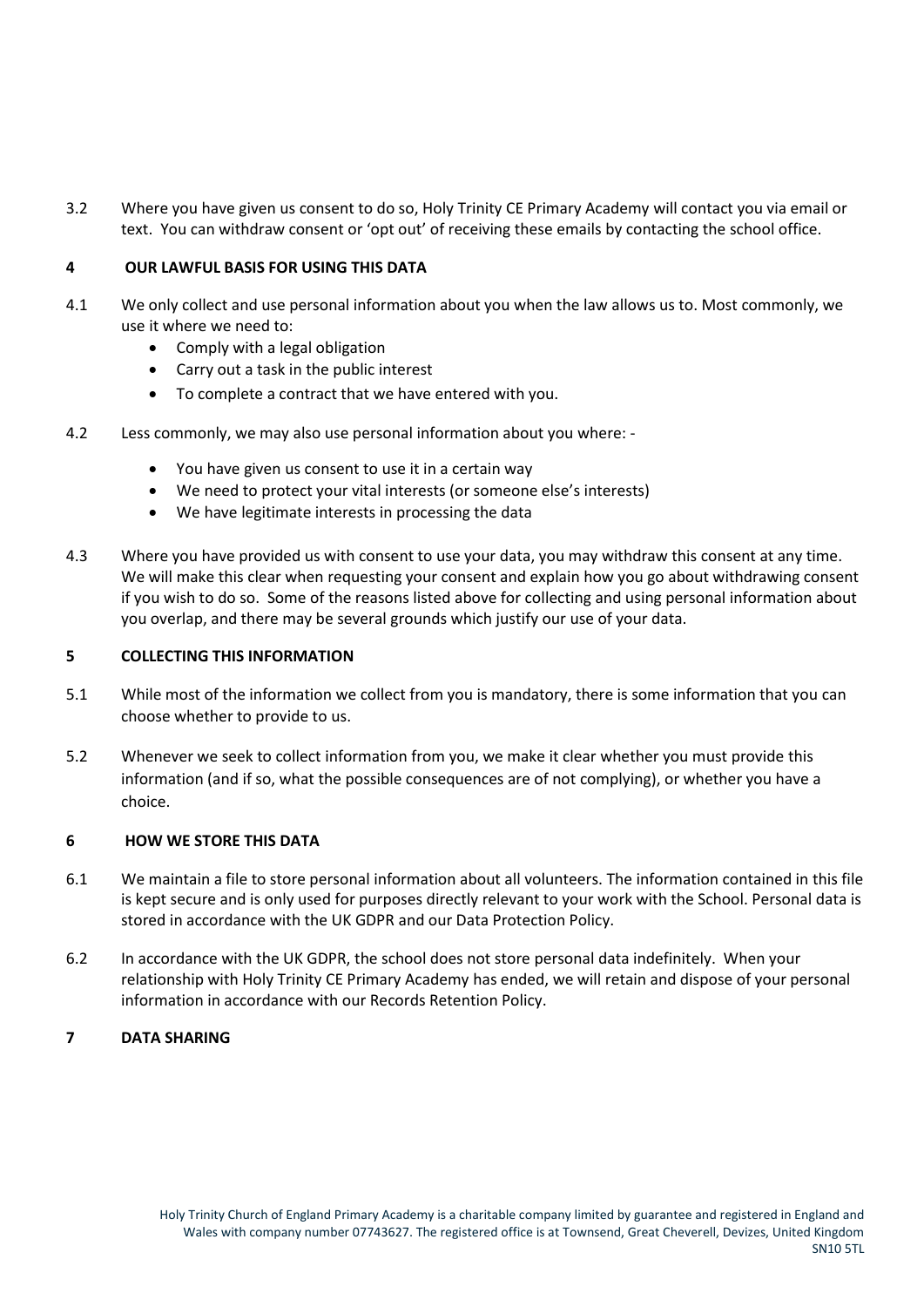- 7.1 We do not share information about you with any third party without your consent unless the law and our policies allow us to do so.
- 7.2 Where it is legally required, or necessary (and it complies with data protection law) we may share personal information about you with:
	- Government departments or agencies to meet our legal obligations to share information about governors/trustees.
	- Our local authority to meet our legal obligations to share certain information with it, such as details of governors.
	- Suppliers and service providers to enable them to provide the service we have contracted them for, such as governor/trustee support.
	- Professional advisers and consultants.
	- **•** Employment and recruitment agencies.
	- Police forces, courts.

#### **8 TRANSFERRING DATA INTERNATIONALLY**

8.1 Where we transfer personal data to a country or territory outside the European Economic Area, we will do so in accordance with data protection law.

### **9 HOW TO ACCESS PERSONAL INFORMATION THAT WE HOLD ABOUT YOU**

- 9.1 Individuals have a right to make a 'Subject Access Request' to gain access to personal information that the school holds about them. Individuals also have the right for their personal information to be transmitted electronically to another organisation in certain circumstances. If you would like to make a request, please contact the school office or our data protection officer.
- 9.2 You also have the right to:
	- object to processing of personal data (though not an absolute right) that is likely to cause, or is causing, damage or distress.
	- prevent processing for the purpose of direct marketing.
	- object to decisions being taken by automated means.
	- in certain circumstances, have inaccurate personal data rectified, blocked, erased, or destroyed; and
	- claim compensation for damages caused by a breach of the Data Protection regulations.
- 9.3 You are entitled to submit subject access requests all year round, but please bear in mind that it may be necessary for us to extend the response period when requests are submitted over the summer holidays. This is in accordance with article 12(3) of the GDPR and will be the case where the request is complex – for example, where we need multiple staff to collect the data.